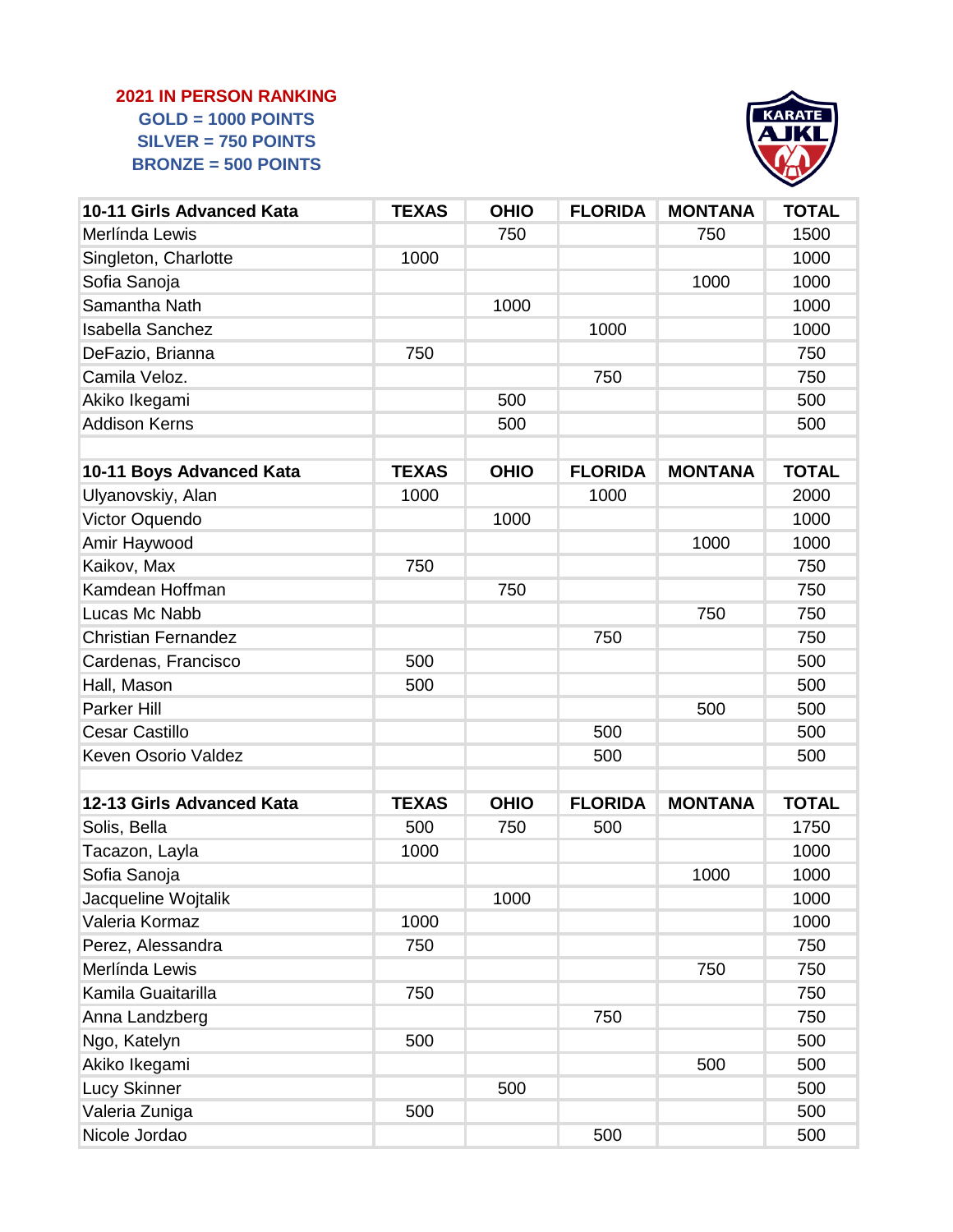| 1000<br>750<br>750<br>2500<br>Nacu, Mateo<br>Merrell, Grayson<br>500<br>500<br>1000<br>Cheon Isa<br>1000<br>1000<br>1000<br>1000<br>Julio Velasquez<br>1000<br><b>Anton Arthur</b><br>1000<br>750<br>750<br>Ulyanovskiy, Alan<br><b>Jaxson Lovelle</b><br>750<br>750<br>500<br>Nixon, Alexander<br>500<br>Donovan Crawford<br>500<br>500<br><b>Gavin Thornberry</b><br>500<br>500<br><b>Anthony Rivero</b><br>500<br>500<br><b>FLORIDA</b><br>14-15 Girls Advanced Kata<br><b>TEXAS</b><br><b>OHIO</b><br><b>MONTANA</b><br><b>TOTAL</b><br>1500<br>Nicole Espirito Santa Dias<br>750<br>750<br>Kennaway, Madelyn<br>1000<br>1000<br>Fletcher, Aristine<br>500<br>1000<br>500<br><b>Bella Solis</b><br>1000<br>1000<br>1000<br>1000<br>Gabriela Navarrete<br>750<br>750<br>Fereira, Fabiana<br>500<br>Maria, Gladkih<br>500<br>Jenna Heiser<br>500<br>500<br>500<br>Destiny Jennings<br>500<br>500<br>Estefania Baron<br>500<br>500<br>500<br>Zaira Rogers<br><b>TEXAS</b><br><b>OHIO</b><br><b>FLORIDA</b><br><b>MONTANA</b><br><b>TOTAL</b><br>14-15 Boys Advanced Kata<br>Polley, Chase<br>750<br>1250<br>500<br>Fereira, Fabrizio<br>1000<br>1000<br>Daniel Paz<br>1000<br>1000<br>1000<br>Patricio Montalvetti<br>1000<br>750<br>750<br>Lawrence Muhat<br>750<br>750<br><b>Michael Yates</b> | 12-13 Boys Advanced Kata | <b>TEXAS</b> | <b>OHIO</b> | <b>FLORIDA</b> | <b>MONTANA</b> | <b>TOTAL</b> |
|---------------------------------------------------------------------------------------------------------------------------------------------------------------------------------------------------------------------------------------------------------------------------------------------------------------------------------------------------------------------------------------------------------------------------------------------------------------------------------------------------------------------------------------------------------------------------------------------------------------------------------------------------------------------------------------------------------------------------------------------------------------------------------------------------------------------------------------------------------------------------------------------------------------------------------------------------------------------------------------------------------------------------------------------------------------------------------------------------------------------------------------------------------------------------------------------------------------------------------------------------------------------------------------------------|--------------------------|--------------|-------------|----------------|----------------|--------------|
|                                                                                                                                                                                                                                                                                                                                                                                                                                                                                                                                                                                                                                                                                                                                                                                                                                                                                                                                                                                                                                                                                                                                                                                                                                                                                                   |                          |              |             |                |                |              |
|                                                                                                                                                                                                                                                                                                                                                                                                                                                                                                                                                                                                                                                                                                                                                                                                                                                                                                                                                                                                                                                                                                                                                                                                                                                                                                   |                          |              |             |                |                |              |
|                                                                                                                                                                                                                                                                                                                                                                                                                                                                                                                                                                                                                                                                                                                                                                                                                                                                                                                                                                                                                                                                                                                                                                                                                                                                                                   |                          |              |             |                |                |              |
|                                                                                                                                                                                                                                                                                                                                                                                                                                                                                                                                                                                                                                                                                                                                                                                                                                                                                                                                                                                                                                                                                                                                                                                                                                                                                                   |                          |              |             |                |                |              |
|                                                                                                                                                                                                                                                                                                                                                                                                                                                                                                                                                                                                                                                                                                                                                                                                                                                                                                                                                                                                                                                                                                                                                                                                                                                                                                   |                          |              |             |                |                |              |
|                                                                                                                                                                                                                                                                                                                                                                                                                                                                                                                                                                                                                                                                                                                                                                                                                                                                                                                                                                                                                                                                                                                                                                                                                                                                                                   |                          |              |             |                |                |              |
|                                                                                                                                                                                                                                                                                                                                                                                                                                                                                                                                                                                                                                                                                                                                                                                                                                                                                                                                                                                                                                                                                                                                                                                                                                                                                                   |                          |              |             |                |                |              |
|                                                                                                                                                                                                                                                                                                                                                                                                                                                                                                                                                                                                                                                                                                                                                                                                                                                                                                                                                                                                                                                                                                                                                                                                                                                                                                   |                          |              |             |                |                |              |
|                                                                                                                                                                                                                                                                                                                                                                                                                                                                                                                                                                                                                                                                                                                                                                                                                                                                                                                                                                                                                                                                                                                                                                                                                                                                                                   |                          |              |             |                |                |              |
|                                                                                                                                                                                                                                                                                                                                                                                                                                                                                                                                                                                                                                                                                                                                                                                                                                                                                                                                                                                                                                                                                                                                                                                                                                                                                                   |                          |              |             |                |                |              |
|                                                                                                                                                                                                                                                                                                                                                                                                                                                                                                                                                                                                                                                                                                                                                                                                                                                                                                                                                                                                                                                                                                                                                                                                                                                                                                   |                          |              |             |                |                |              |
|                                                                                                                                                                                                                                                                                                                                                                                                                                                                                                                                                                                                                                                                                                                                                                                                                                                                                                                                                                                                                                                                                                                                                                                                                                                                                                   |                          |              |             |                |                |              |
|                                                                                                                                                                                                                                                                                                                                                                                                                                                                                                                                                                                                                                                                                                                                                                                                                                                                                                                                                                                                                                                                                                                                                                                                                                                                                                   |                          |              |             |                |                |              |
|                                                                                                                                                                                                                                                                                                                                                                                                                                                                                                                                                                                                                                                                                                                                                                                                                                                                                                                                                                                                                                                                                                                                                                                                                                                                                                   |                          |              |             |                |                |              |
|                                                                                                                                                                                                                                                                                                                                                                                                                                                                                                                                                                                                                                                                                                                                                                                                                                                                                                                                                                                                                                                                                                                                                                                                                                                                                                   |                          |              |             |                |                |              |
|                                                                                                                                                                                                                                                                                                                                                                                                                                                                                                                                                                                                                                                                                                                                                                                                                                                                                                                                                                                                                                                                                                                                                                                                                                                                                                   |                          |              |             |                |                |              |
|                                                                                                                                                                                                                                                                                                                                                                                                                                                                                                                                                                                                                                                                                                                                                                                                                                                                                                                                                                                                                                                                                                                                                                                                                                                                                                   |                          |              |             |                |                |              |
|                                                                                                                                                                                                                                                                                                                                                                                                                                                                                                                                                                                                                                                                                                                                                                                                                                                                                                                                                                                                                                                                                                                                                                                                                                                                                                   |                          |              |             |                |                |              |
|                                                                                                                                                                                                                                                                                                                                                                                                                                                                                                                                                                                                                                                                                                                                                                                                                                                                                                                                                                                                                                                                                                                                                                                                                                                                                                   |                          |              |             |                |                |              |
|                                                                                                                                                                                                                                                                                                                                                                                                                                                                                                                                                                                                                                                                                                                                                                                                                                                                                                                                                                                                                                                                                                                                                                                                                                                                                                   |                          |              |             |                |                |              |
|                                                                                                                                                                                                                                                                                                                                                                                                                                                                                                                                                                                                                                                                                                                                                                                                                                                                                                                                                                                                                                                                                                                                                                                                                                                                                                   |                          |              |             |                |                |              |
|                                                                                                                                                                                                                                                                                                                                                                                                                                                                                                                                                                                                                                                                                                                                                                                                                                                                                                                                                                                                                                                                                                                                                                                                                                                                                                   |                          |              |             |                |                |              |
|                                                                                                                                                                                                                                                                                                                                                                                                                                                                                                                                                                                                                                                                                                                                                                                                                                                                                                                                                                                                                                                                                                                                                                                                                                                                                                   |                          |              |             |                |                |              |
|                                                                                                                                                                                                                                                                                                                                                                                                                                                                                                                                                                                                                                                                                                                                                                                                                                                                                                                                                                                                                                                                                                                                                                                                                                                                                                   |                          |              |             |                |                |              |
|                                                                                                                                                                                                                                                                                                                                                                                                                                                                                                                                                                                                                                                                                                                                                                                                                                                                                                                                                                                                                                                                                                                                                                                                                                                                                                   |                          |              |             |                |                |              |
|                                                                                                                                                                                                                                                                                                                                                                                                                                                                                                                                                                                                                                                                                                                                                                                                                                                                                                                                                                                                                                                                                                                                                                                                                                                                                                   |                          |              |             |                |                |              |
|                                                                                                                                                                                                                                                                                                                                                                                                                                                                                                                                                                                                                                                                                                                                                                                                                                                                                                                                                                                                                                                                                                                                                                                                                                                                                                   |                          |              |             |                |                |              |
|                                                                                                                                                                                                                                                                                                                                                                                                                                                                                                                                                                                                                                                                                                                                                                                                                                                                                                                                                                                                                                                                                                                                                                                                                                                                                                   |                          |              |             |                |                |              |
|                                                                                                                                                                                                                                                                                                                                                                                                                                                                                                                                                                                                                                                                                                                                                                                                                                                                                                                                                                                                                                                                                                                                                                                                                                                                                                   |                          |              |             |                |                |              |
|                                                                                                                                                                                                                                                                                                                                                                                                                                                                                                                                                                                                                                                                                                                                                                                                                                                                                                                                                                                                                                                                                                                                                                                                                                                                                                   |                          |              |             |                |                |              |
| 500<br>500<br>Lee, Osmond                                                                                                                                                                                                                                                                                                                                                                                                                                                                                                                                                                                                                                                                                                                                                                                                                                                                                                                                                                                                                                                                                                                                                                                                                                                                         |                          |              |             |                |                |              |
| Merrell, Grayson<br>500<br>500                                                                                                                                                                                                                                                                                                                                                                                                                                                                                                                                                                                                                                                                                                                                                                                                                                                                                                                                                                                                                                                                                                                                                                                                                                                                    |                          |              |             |                |                |              |
| <b>Bruce Prosser</b><br>500<br>500                                                                                                                                                                                                                                                                                                                                                                                                                                                                                                                                                                                                                                                                                                                                                                                                                                                                                                                                                                                                                                                                                                                                                                                                                                                                |                          |              |             |                |                |              |
| 500<br>500<br>Alex Coplan                                                                                                                                                                                                                                                                                                                                                                                                                                                                                                                                                                                                                                                                                                                                                                                                                                                                                                                                                                                                                                                                                                                                                                                                                                                                         |                          |              |             |                |                |              |
| 500<br>500<br>Oybek Lapasov                                                                                                                                                                                                                                                                                                                                                                                                                                                                                                                                                                                                                                                                                                                                                                                                                                                                                                                                                                                                                                                                                                                                                                                                                                                                       |                          |              |             |                |                |              |
| Juan I. Negretti.<br>500<br>500                                                                                                                                                                                                                                                                                                                                                                                                                                                                                                                                                                                                                                                                                                                                                                                                                                                                                                                                                                                                                                                                                                                                                                                                                                                                   |                          |              |             |                |                |              |
| ** Mateo Nacu<br>1000<br>1750<br>750                                                                                                                                                                                                                                                                                                                                                                                                                                                                                                                                                                                                                                                                                                                                                                                                                                                                                                                                                                                                                                                                                                                                                                                                                                                              |                          |              |             |                |                |              |
| <b>FLORIDA</b><br>16-17 Girls Advanced Kata<br><b>OHIO</b><br><b>MONTANA</b><br><b>TOTAL</b><br><b>TEXAS</b>                                                                                                                                                                                                                                                                                                                                                                                                                                                                                                                                                                                                                                                                                                                                                                                                                                                                                                                                                                                                                                                                                                                                                                                      |                          |              |             |                |                |              |
| Nacu, Maile<br>2000<br>500<br>1000<br>500                                                                                                                                                                                                                                                                                                                                                                                                                                                                                                                                                                                                                                                                                                                                                                                                                                                                                                                                                                                                                                                                                                                                                                                                                                                         |                          |              |             |                |                |              |
| 1000<br>Stallings, Sarah<br>1000                                                                                                                                                                                                                                                                                                                                                                                                                                                                                                                                                                                                                                                                                                                                                                                                                                                                                                                                                                                                                                                                                                                                                                                                                                                                  |                          |              |             |                |                |              |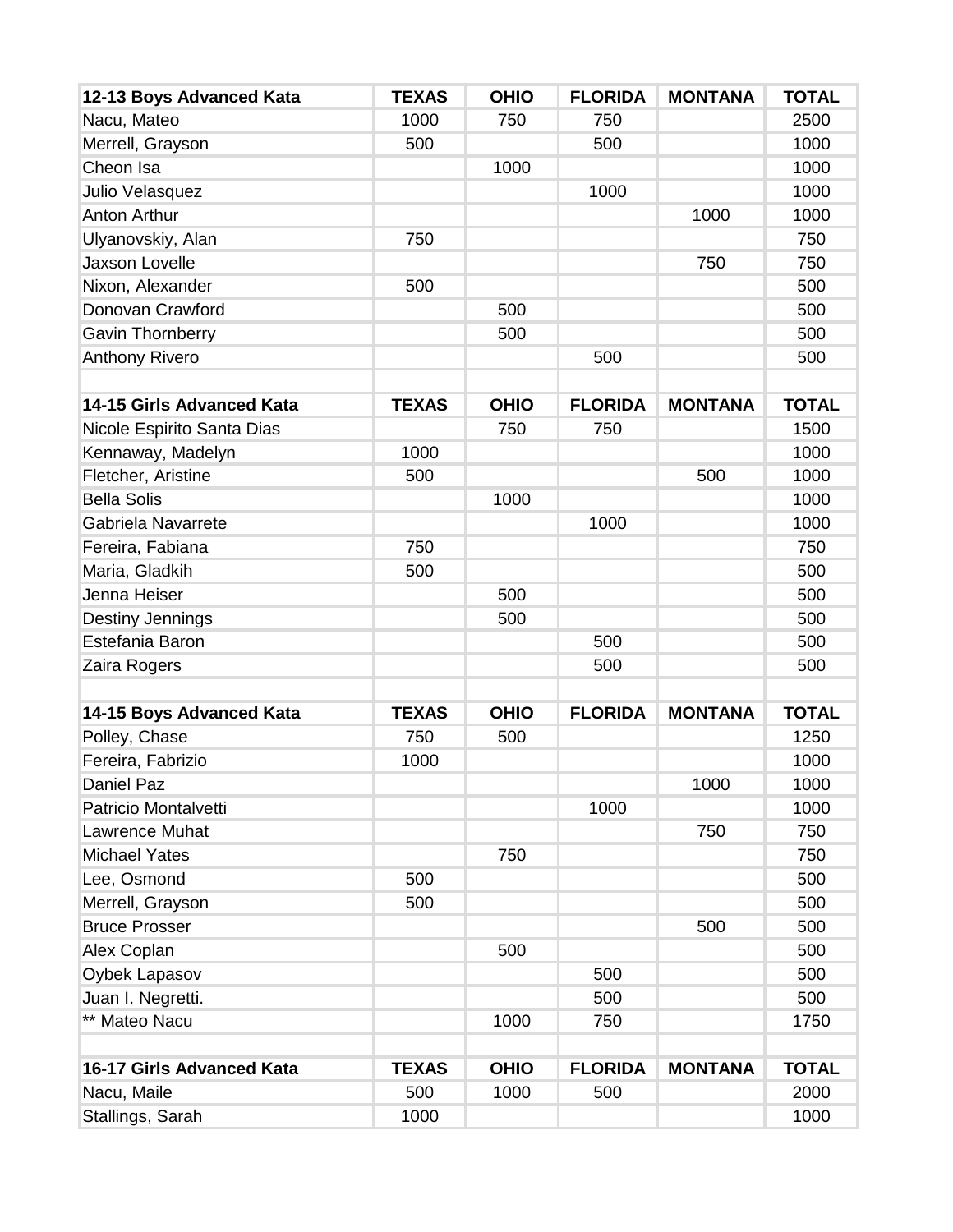| Sofia Giraldo                      |              |             | 1000           |                | 1000         |
|------------------------------------|--------------|-------------|----------------|----------------|--------------|
| Kennaway, Madelyn                  | 750          |             |                |                | 750          |
| <b>Brooklin Macklin</b>            |              | 750         |                |                | 750          |
| Stefi Mestroni                     |              |             | 750            |                | 750          |
| Sunshine Jemimah                   |              | 500         |                |                | 500          |
| Alyssa Richards                    |              |             | 500            |                | 500          |
|                                    |              |             |                |                |              |
| 16-17 Boys Advanced Kata           | <b>TEXAS</b> | <b>OHIO</b> | <b>FLORIDA</b> | <b>MONTANA</b> | <b>TOTAL</b> |
| Gin, Zachary                       | 750          | 1000        |                |                | 1750         |
| DaSilva, Caio                      | 1000         |             |                |                | 1000         |
| 1 Daniel Paz                       |              |             |                | 1000           | 1000         |
| Patricio Montalvetti               |              |             | 1000           |                | 1000         |
| 2 Ryan Sanchez                     |              |             |                | 750            | 750          |
| <b>Ryan Daly</b>                   |              | 750         |                |                | 750          |
| <b>Talim Palomino</b>              |              |             | 750            |                | 750          |
| Ramirez, Ricardo                   | 500          |             |                |                | 500          |
| Donquis, Juan Pablo                | 500          |             |                |                | 500          |
| 3 Ian Prosser                      |              |             |                | 500            | 500          |
| <b>Emmanuel Jennings</b>           |              | 500         |                |                | 500          |
| <b>Josiah Sherrill</b>             |              | 500         |                |                | 500          |
| <b>Humberto Tellechea</b>          |              |             | 500            |                | 500          |
| <b>Ricardo Ramirez</b>             |              |             | 500            |                | 500          |
|                                    |              |             |                |                |              |
|                                    |              |             |                |                |              |
| <b>10-11 Girls Advanced Kumite</b> | <b>TEXAS</b> | <b>OHIO</b> | <b>FLORIDA</b> | <b>MONTANA</b> | <b>TOTAL</b> |
| Abigail Rosenberg                  |              | 1000        |                |                | 1000         |
| <b>Isabella Sanchez</b>            |              |             | 1000           |                | 1000         |
| DeFazio, Brianna                   | 750          |             |                |                | 750          |
| Samantha Nath                      |              | 750         |                |                | 750          |
| Camila Veloz                       |              |             | 750            |                | 750          |
| <b>Addison Kerns</b>               |              | 500         |                |                | 500          |
| ** Singleton, Charlotte            | 1000         |             |                |                | 1000         |
|                                    |              |             |                |                |              |
| 10-11 Boys Advanced Kumite         | <b>TEXAS</b> | <b>OHIO</b> | <b>FLORIDA</b> | <b>MONTANA</b> | <b>TOTAL</b> |
| Ulyanovskiy, Alan                  | 1000         |             | 500            |                | 1500         |
| Aaron Pwajok                       |              | 500         | 1000           |                | 1500         |
| Victor Oquendo                     |              |             |                | 1000           | 1000         |
| Amir Haywood                       |              | 1000        |                |                | 1000         |
| <b>James Carlson</b>               |              |             | 1000           |                | 1000         |
| Kaikov, Max                        | 750          |             |                |                | 750          |
| Kamdean Hoffman                    |              |             |                | 750            | 750          |
| Nathan Guarin                      |              | 750         |                |                | 750          |
| <b>Cesar Castillo</b>              |              |             | 750            |                | 750          |
| <b>Andrew Rivero</b>               |              |             | 750            |                | 750          |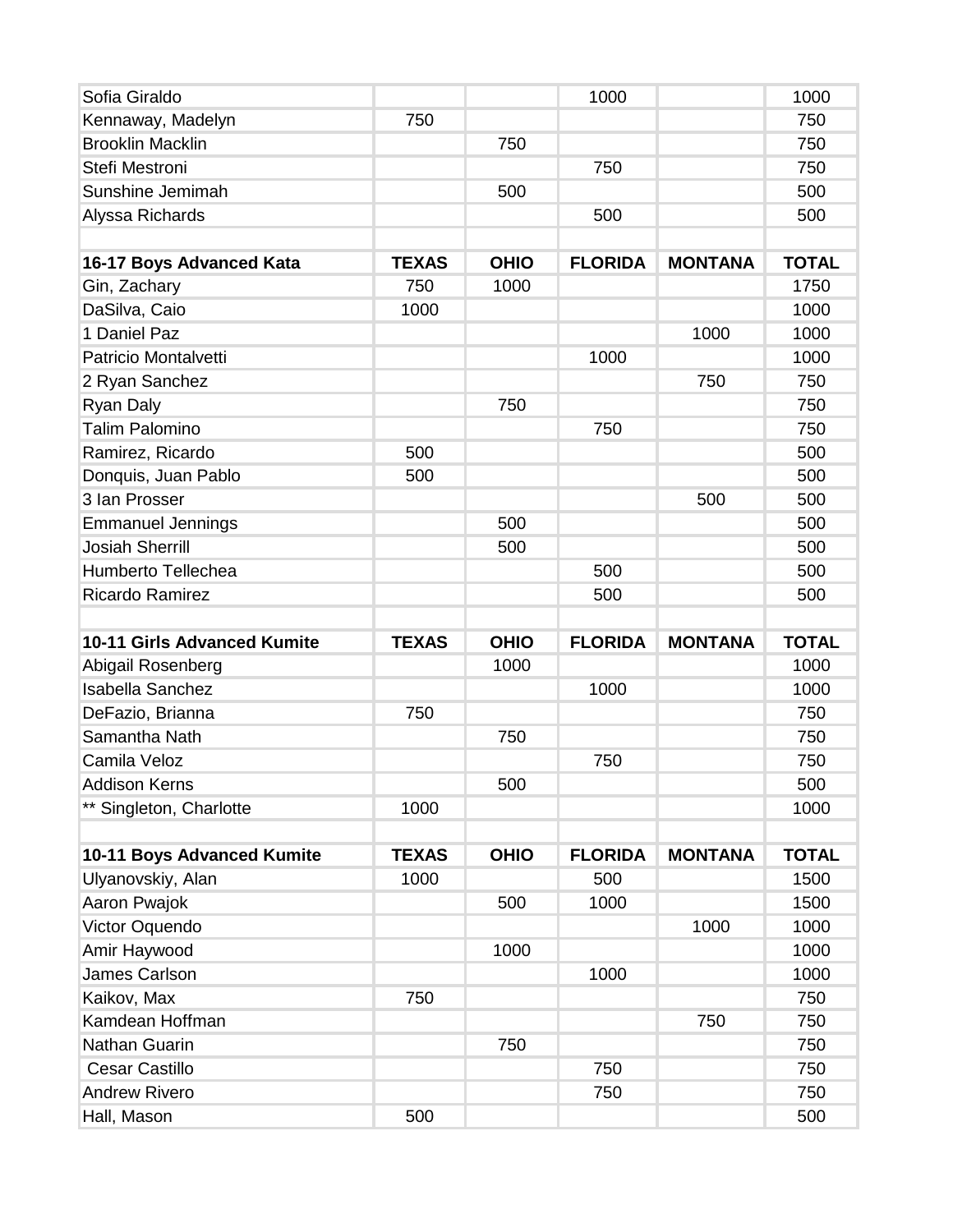| Cardenas, Francisco                | 500          |             |                |                | 500          |
|------------------------------------|--------------|-------------|----------------|----------------|--------------|
| <b>Parker Hill</b>                 |              | 500         |                |                | 500          |
| <b>Christian Fernandez</b>         |              |             | 500            |                | 500          |
|                                    |              |             |                |                |              |
| 12-13 Girls Advanced Kumite        | <b>TEXAS</b> | <b>OHIO</b> | <b>FLORIDA</b> | <b>MONTANA</b> | <b>TOTAL</b> |
| Smith, Samantha                    | 500          | 750         | 750            |                | 2000         |
| <b>Charlotte Singleton</b>         |              |             | 1000           | 1000           | 2000         |
| Tacazon, Layla                     | 1000         |             |                |                | 1000         |
| Jacqueline Wojtalik                |              | 1000        |                |                | 1000         |
| <b>Lucy Skinner</b>                |              | 500         | 500            |                | 1000         |
| Valeria Kormaz                     |              |             | 1000           |                | 1000         |
| Stratis, Mia                       | 750          |             |                |                | 750          |
| Jade Wilke                         |              |             |                | 750            | 750          |
| Anna Landzberg                     |              |             | 750            |                | 750          |
| Raitt, Bailey                      | 500          |             |                |                | 500          |
| Akiko Ikegami                      |              |             |                | 500            | 500          |
| <b>Rachel Gall</b>                 |              |             |                | 500            | 500          |
| Kamila Guaitarilla                 |              |             | 500            |                | 500          |
| Gabriela Guillen                   |              |             | 500            |                | 500          |
|                                    |              |             |                |                |              |
| 12-13 Boys Advanced Kumite         | <b>TEXAS</b> | <b>OHIO</b> | <b>FLORIDA</b> | <b>MONTANA</b> | <b>TOTAL</b> |
| Merrell, Grayson                   | 1000         |             | 1000           |                | 2000         |
| <b>Jaxson Lovelle</b>              |              |             |                | 1000           | 1000         |
| <b>Mateo Nacu</b>                  |              | 1000        |                |                | 1000         |
| Zack Lopez                         |              |             | 1000           |                | 1000         |
| Nixon, Alexander                   | 750          |             |                |                | 750          |
| <b>Anton Arthur</b>                |              |             |                | 750            | 750          |
| <b>Isaac Sanders</b>               |              | 750         |                |                | 750          |
| Daniel Malan                       |              |             | 750            |                | 750          |
| Diego Guillen                      |              |             | 750            |                | 750          |
| McCormick, Jordan                  | 500          |             |                |                | 500          |
| Mountain, David                    | 500          |             |                |                | 500          |
| <b>Gavin Thornberry</b>            |              | 500         |                |                | 500          |
| Donovan Crawford                   |              | 500         |                |                | 500          |
| Cesar Castillo                     |              |             | 500            |                | 500          |
| Luca Serafimovich                  |              |             | 500            |                | 500          |
| <b>Daniel Sierra</b>               |              |             | 500            |                | 500          |
| <b>Anthony Rivero</b>              |              |             | 500            |                | 500          |
| <b>14-15 Girls Advanced Kumite</b> | <b>TEXAS</b> | <b>OHIO</b> | <b>FLORIDA</b> | <b>MONTANA</b> | <b>TOTAL</b> |
| Fletcher, Aristine                 | 750          |             | 750            | 1000           | 2500         |
| Singleton, Sophia                  | 500          |             | 500            | 750            | 1750         |
| Maria, Gladkih                     | 1000         |             |                |                | 1000         |
| Destiny Jennings                   |              | 1000        |                |                | 1000         |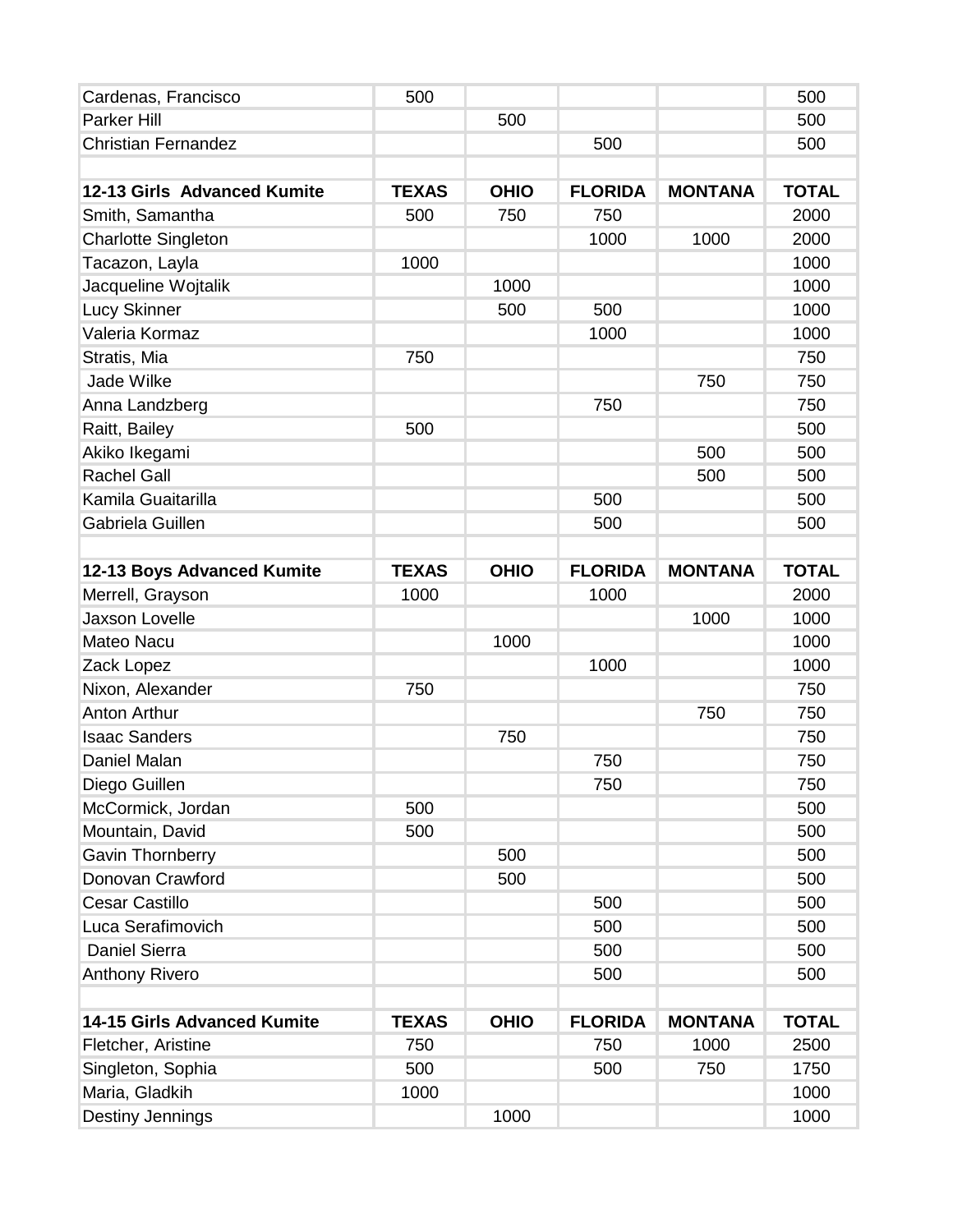| Zaira Rogers                       |              |             | 1000           |                | 1000         |
|------------------------------------|--------------|-------------|----------------|----------------|--------------|
| Melanye Altuve                     |              |             | 1000           |                | 1000         |
| <b>Hailey Reichelt</b>             |              | 750         |                |                | 750          |
| <b>Deborah Torres</b>              |              |             | 750            |                | 750          |
| Kingrey, Grace                     | 500          |             |                |                | 500          |
| Jenna Heiser                       |              | 500         |                |                | 500          |
| <b>Isabel Rodriguez</b>            |              | 500         |                |                | 500          |
| Amelia Dubero                      |              |             | 500            |                | 500          |
| <b>Grace Kingrey</b>               |              |             | 500            |                | 500          |
| Gabriela Navarrete                 |              |             | 500            |                | 500          |
|                                    |              |             |                |                |              |
| 14-15 Boys Advanced Kumite         | <b>TEXAS</b> | <b>OHIO</b> | <b>FLORIDA</b> | <b>MONTANA</b> | <b>TOTAL</b> |
| Kristian Taneski                   |              | 1000        | 1000           |                | 2000         |
| Cruz, Cesar                        | 1000         |             |                |                | 1000         |
| <b>Lawrence Muhat</b>              |              |             |                | 1000           | 1000         |
| <b>Mateo Nacu</b>                  |              |             | 1000           |                | 1000         |
| Crumrine, Ian                      | 750          |             |                |                | 750          |
| <b>Daniel Paz</b>                  |              |             |                | 750            | 750          |
| <b>Michael Yates</b>               |              | 750         |                |                | 750          |
| <b>Jackson Neal</b>                |              |             | 750            |                | 750          |
| Oybek Lapasov                      |              |             | 750            |                | 750          |
| Dorta, Jean                        | 500          |             |                |                | 500          |
| Diaz, James                        | 500          |             |                |                | 500          |
| <b>Bruce Prosser</b>               |              |             |                | 500            | 500          |
| <b>Matthew Hilligoss</b>           |              | 500         |                |                | 500          |
| Alex Coplan                        |              | 500         |                |                | 500          |
| Aidan Nakajima-Wu                  |              |             | 500            |                | 500          |
| <b>Patricio Montalvetti</b>        |              |             | 500            |                | 500          |
| Ali Yusupov                        |              |             | 500            |                | 500          |
| <b>16-17 Girls Advanced Kumite</b> | <b>TEXAS</b> | <b>OHIO</b> | <b>FLORIDA</b> | <b>MONTANA</b> | <b>TOTAL</b> |
| <b>Brooklyn Schmeltzer</b>         |              | 750         | 1000           |                | 1750         |
| Jennings, Madilyn                  | 500          | 1000        |                |                | 1500         |
| Stallings, Sarah                   | 1000         |             |                |                | 1000         |
| Kathleen Socorro                   |              | 500         | 500            |                | 1000         |
| Stefi Mestroni                     |              |             | 1000           |                | 1000         |
| Campbell, Arden                    | 750          |             |                |                | 750          |
| Yahelis Vega                       |              |             | 750            |                | 750          |
| <b>Isabelle Claderon</b>           |              |             | 750            |                | 750          |
| Thomas, Julia                      | 500          |             |                |                | 500          |
| <b>Brooklyn Macklin</b>            |              | 500         |                |                | 500          |
| Alyssa Richards                    |              |             | 500            |                | 500          |
| Maria Jose Khair Girl              |              |             | 500            |                | 500          |
| Samantha Giraldo                   |              |             | 500            |                | 500          |